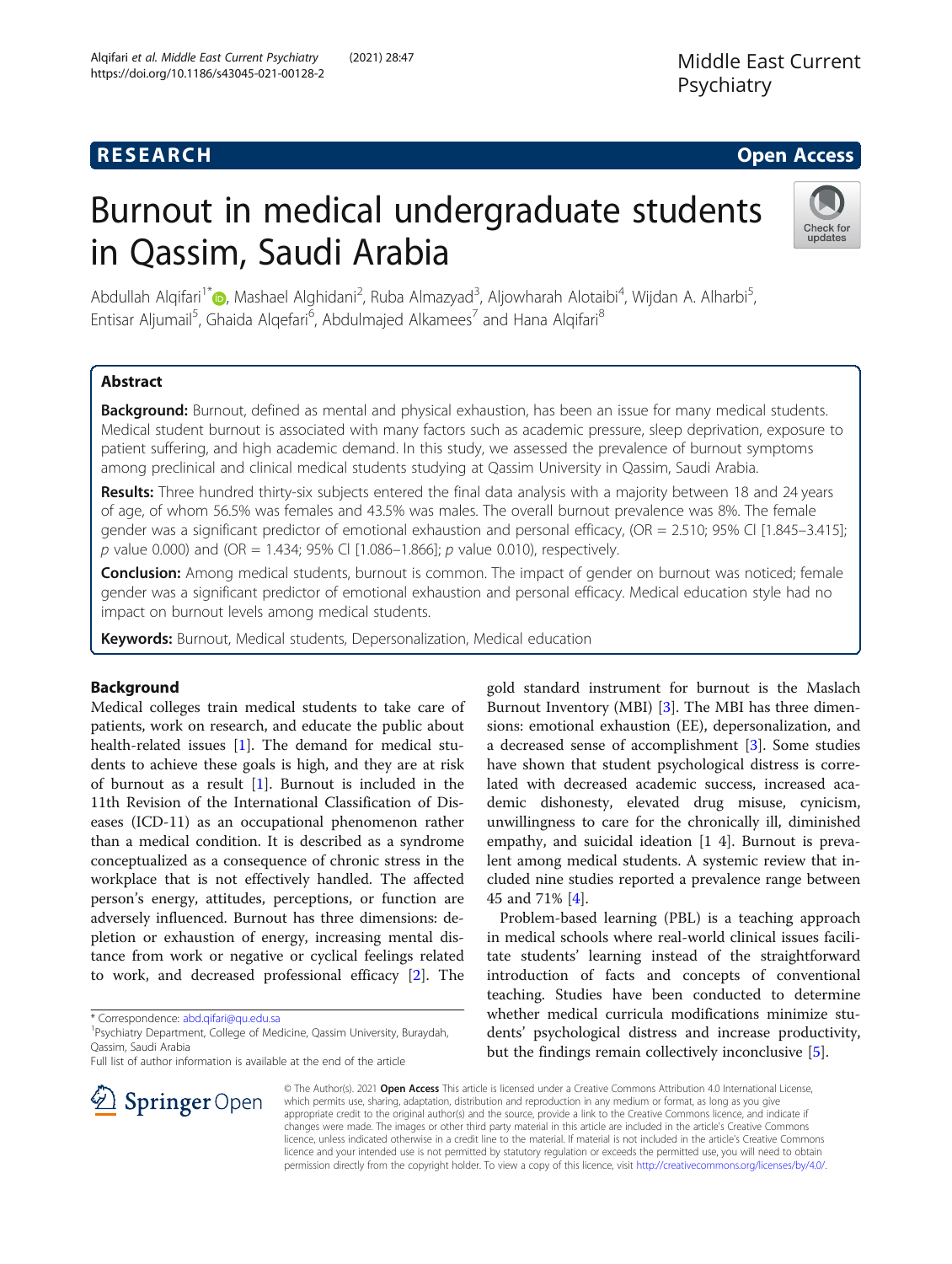A more modern form of education is team-based learning (TBL). TBL is student-centered but guided by a teacher. TBL promotes person and group responsibility as small groups of students work together to address questions [[6](#page-5-0)].

In Saudi Arabia, Qassim University has two medical colleges. Al-Mulayda Medical College uses the PBL teaching method, and Unayzah Medical College uses the TBL style.

To our knowledge, no previously published research has studied the differences in Qassim medical students' burnout between its two medical colleges. This study aimed to assess the prevalence of burnout among Qassim medical students and its associated factors, including the impact of medical education used.

#### Methods

#### Study design and setting

We conducted a cross-sectional study between 2-3- 2020 and 23-3-2020 at the College of Medicine at Qassim University in the Qassim region, Saudi Arabia. Qassim University has two medical colleges. The leading medical college, located at Al-Mulayda, began its 5-year Bachelor of Medicine and Surgery (MBBS) program in the academic year 2000–2001. It is the first college in Saudi Arabia to adopt problem-based learning (PBL) and implement an integrated curriculum. Unayzah Medical College was established in 2011. It is the first college in Saudi Arabia to adopt the team-based learning (TBL) style as an essential foundation for medical curricula.

#### Participants, sampling method, and sample size

Undergraduate students at the Medical College of Qassim University were invited to participate in a Web-based survey. We provided an incentive (iPad) for one of the study participants selected randomly at the end of the sample collection to encourage participation. A total of 409 participants responded to the questionnaire out of 393 medical students in Unayzah Medical College and 726 medical students in Al-Mulayda Medical College. Students who neither complete all items of the MBI-SS or the demographic information were excluded, leaving a total of 336 participants to include in the analysis: first-year  $(n = 42)$ , second-year ( $n = 91$ ), third-year ( $n = 61$ ), fourth-year  $(n = 68)$ , fifth-year  $(n = 56)$ , and internship  $(n = 18)$ undergraduate medical students. The sample size of 287 medical students from Buraidah and Unayzah Medical College was determined using Cochran's formula with a 5% margin of error and a 95% confidence level.

#### Ethical considerations

Ethical approval was obtained from the Institutional Review Board at Qassim University. A study confidentiality information sheet was included on the first web page of the questionnaire. It indicated that students' participation was voluntary, and information would be used only for research purposes. A click on "agree" on the consent web page was required from each student before filling out the survey.

#### Data collection instrument and procedure

The medical students were asked to complete a structured questionnaire that had been designed and formulated based on the information provided by the Maslach Burnout Inventory – Student Survey (MBI-SS) [\[7](#page-5-0)], which calculates a burnout score using 16 items for three categories of burnout symptoms EE, DP, and PA [[7\]](#page-5-0). Additionally, the questionnaire had been modified to include demographic data (age, gender, medical college, and school year).

The questionnaire consisted of two parts. Part 1 identified sociodemographics and personal characteristics of the participants, such as age, gender, academic year, and medical college. Part 2, MBI-SS, was used to determine burnout among the respondents. Schaufeli validated it, showing acceptable reliability among students in Spanish, Portuguese, and Dutch [[7\]](#page-5-0). Among Chinese students, the MBI-SS has been found to have sufficient reliability and factorial validity [[8](#page-5-0)]. The survey contains 16 items that focus on the triad of exhaustion (five items), cynicism (five items), and professional efficacy (six items). Exhaustion refers to the student's exhaustion induced by academic demands, cynicism refers to the student's detachment from lessons, and professional effectiveness refers to the student's academic achievement. All items on the survey were graded on a 7-point Likert scale ranging from 0 (Never) to 6 (Always). Scores were categorized into high, moderate, or low scores in each of the three components. High scores on cynicism and exhaustion and low scores on professional efficacy indicate high burnout [[8\]](#page-5-0). In this study, Cronbach's alpha for the MBI-SS was 0.77 for professional efficacy, 0.87 for exhaustion, and 0.75 for cynicism.

#### Statistical analysis

An analysis of variance was used to compare groups and test interactions. Components of the MBI-SS subscores for emotional exhaustion, cynicism, and personal efficacy were analyzed for gender, age, school year, and college.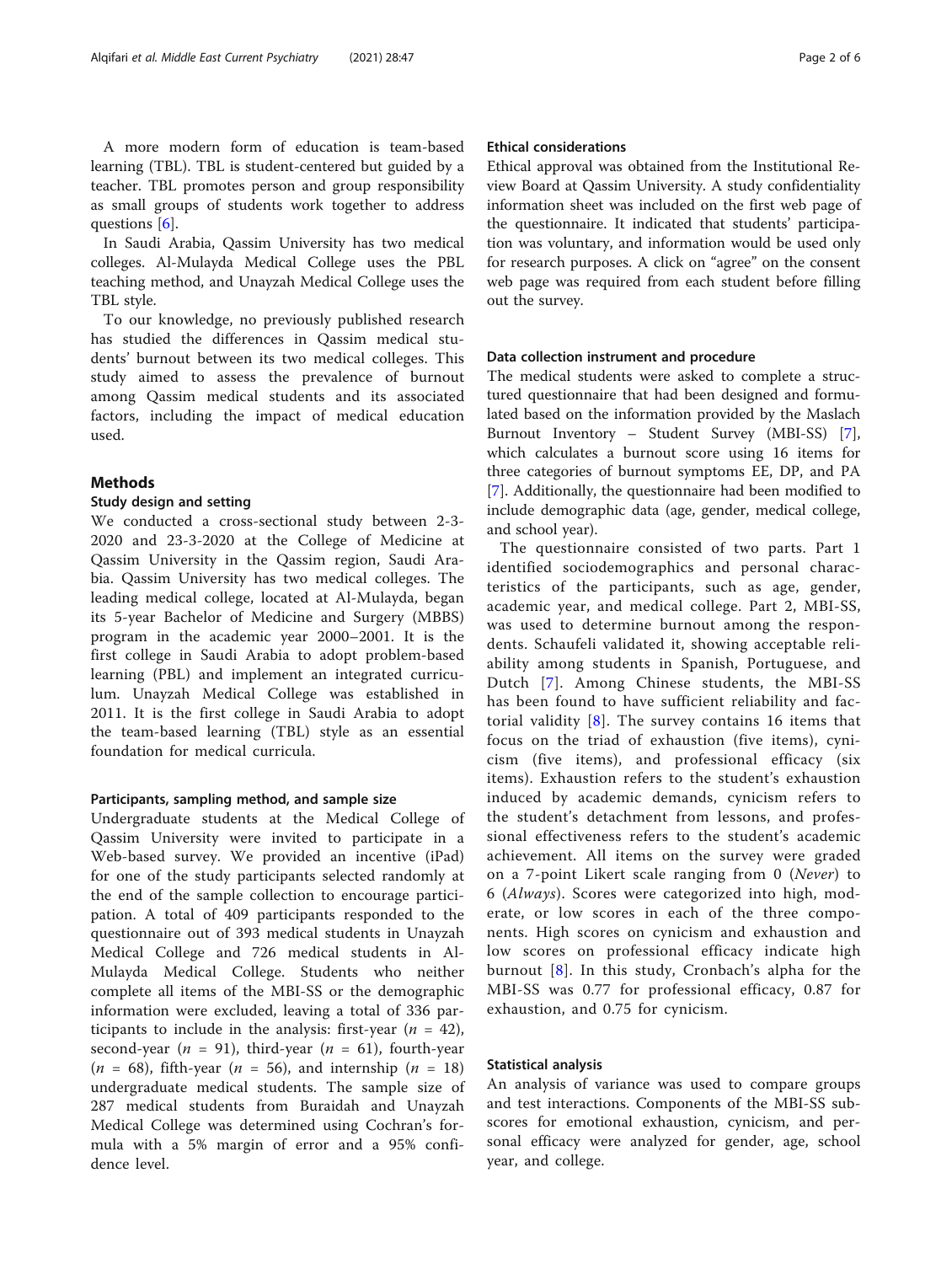#### Results

A total of 336 students were included in this study, with 222 participants from Al-Mulayda College and 114 participants from Unayzah College. The majority of the participants ( $n = 287$ ; 85.4%) were young (18– 24 years old). Among the 336 participants,  $n = 190$ (56.5%) were female. Of the total participants,  $n =$ 194 (57%) were in the preclinical years, while  $n = 142$ (42.3%) were in the clinical years, including the internship year. See Table 1.

Approximately 8% of medical students have a high EE level, cynicism, and a low level of personal efficacy. However, 18% have a high level of both EE and cynicism. See Tables [2](#page-3-0) and [3.](#page-3-0)

Table [3](#page-3-0) shows that the total number of participants suffering from a high level of MBI-SS was 30 of the 336 students (8.9%).

The percentage of medical students in all domains was divided into approximately 30% for each severity level. Precisely, 29.5% had high EE, 39% had moderate EE, and 31% had low EE. Also, 33% of students had high cynicism, 34% had moderate cynicism, and 32% had low cynicism. Moreover, 33.9% exhibited a high level of personal efficacy, while 34.2% and 31.8% showed a moderate and low personal efficacy level, respectively. Overall, the mean of all medical student participants was in the moderate range of severity for EE (20), CY (16), and PA (21). See Table [4.](#page-3-0)

Regarding the impact of gender difference on the level of burnout, there was a significant difference observed between males and females in EE  $(p \text{ value})$  $= 0.000$  and personal efficacy ( $p = 0.032$ ), while

**Table 1** Demographic characteristics of the participants ( $N =$ 336)

| <b>Characteristics</b> | Categorize      | n(%)        |
|------------------------|-----------------|-------------|
| Age                    | $18 - 24$       | 287 (85.4%) |
|                        | $25 - 34$       | 49 (14.6%)  |
|                        | $35 - 44$       | $0(0\%)$    |
| Gender                 | Male            | 146 (43.5%) |
|                        | Female          | 190 (56.5%) |
| School year            | First           | 42 (12.5%)  |
|                        | Second          | 91 (27.1%)  |
|                        | Third           | 61 (18.2%)  |
|                        | Fourth          | 68 (20.2%)  |
|                        | Fifth           | 56 (16.7%)  |
|                        | Internship year | 18 (5.4%)   |
| College                | Buraydah        | 222 (66.1%) |
|                        | Unayzah         | 114 (33.9%) |
| Academic year          | Preclinical     | 194 (57.7)  |
|                        | Clinical        | 142 (42.3)  |

there was no significant difference in cynicism  $(p)$ value =  $0.1$ ). See Tables [5](#page-4-0) and 6. Logistic regression is performed as shown in Table [6](#page-4-0), which shows that the female gender was a significant predictor of emotional exhaustion (OR = 2.510; 95% Cl =  $[1.845-$ 3.415];  $p$  value 0.000). Similarly, the female gender was a significant predictor of personal efficacy [OR  $= 1.434$ ; 95% Cl [1.086-1.866]; *p* value 0.010]. According to the comparison between the level of burnout and demographic characteristics, Table [6](#page-4-0) shows a significant difference in EE but no significant difference in EE and cynicism regarding participant age. There was no significant difference observed between Al-Mulayda and Unayzah in the level of burnout (see Table [6](#page-4-0)). The students in their clinical years found to have a higher level of EE was statistically significant ( $p = 0.005$ ) compared to preclinical years. See Table [5](#page-4-0).

#### **Discussion**

To our knowledge, this is the first study to assess the prevalence of burnout among two medical colleges, Al-Mulayda and Unayzah medical colleges, in the Qassim region in KSA. Moreover, it was conducted during the critical period, the beginning of the COVID-19 pandemic at which the University has just suspended physical attendance to schools and universities. Burnout prevalence in our study was 8% if the definition of burnout is having a high level of EE and cynicism and a low level of PA, which is roughly in agreement with a recent study conducted in Unayzah Medical College which reported the burnout prevalence to be 5.6% [[9](#page-5-0)]. However, if we limit the definition of burnout to only a high level of EE and cynicism, the percentage of medical students with burnout in our study increases to 18%. This percentage is much lower than a result of a systemic review, which showed the prevalence of burnout among nine studies to be between 45 and 71% [\[10](#page-5-0)]. In our study, around 30% of medical students had either high EX or PA or CY. Although this is a high percentage, it is slightly lower than another study that used a similar instrument (MBI-SS) and percentile cut scores  $[11]$  $[11]$ . A local study conducted in Saudi Arabia showed a much higher percentage of medical students with high EE and CY (58, 62) compared to our result, but lower regarding PA  $(60)$  [[12\]](#page-5-0). A possible reason for low PA compared to other studies might be because this study was conducted during the COVID-19 pandemic, during which time distance learning was implemented. A systemic review showed a summary range of means of MBI HSS of different studies as 22.8 and 35 [[13\]](#page-5-0). This indicates there is a higher mean in our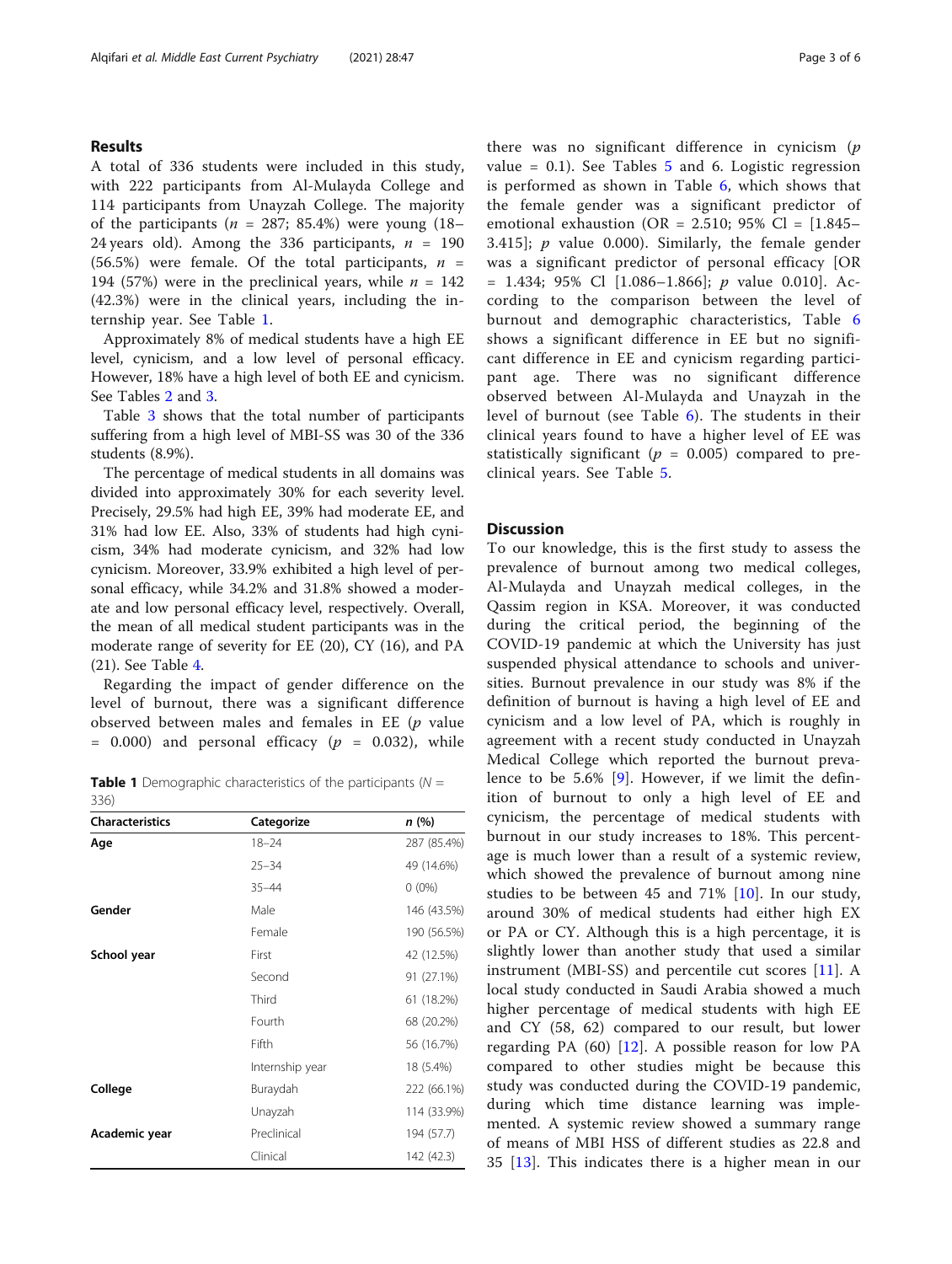|             |             | <b>Emotional exhaustion</b> |                   |                   | Cynicism     |                   |                   | Personal efficacy |                   |               |
|-------------|-------------|-----------------------------|-------------------|-------------------|--------------|-------------------|-------------------|-------------------|-------------------|---------------|
|             |             | $≤17$<br>Low                | $18 - 25$<br>Mod. | $\geq$ 26<br>High | $≤12$<br>Low | $13 - 19$<br>Mod. | $\geq$ 20<br>High | $\geq$ 26<br>Low  | $19 - 25$<br>Mod. | $≤18$<br>High |
| Age         | $18 - 24$   | 87 (30.3%)                  | 121 (42.2%)       | 79 (27.6%)        | 93 (32.4%)   | 103 (35.8%)       | 91 (31.7%)        | 100 (34.8%)       | 101 (35.2%)       | 86 (30.1)     |
|             | $25 - 34$   | 17 (34.7%)                  | 12 (24.5%)        | 20 (40.8%)        | 16 (32.7%)   | 12 (24.5%)        | 21 (42.9%)        | 14 (28.6)         | 14(28.6)          | 21 (42.9%)    |
| Gender      | Male        | 68 (46.6%)                  | 55 (37.7%)        | 23 (15.8%)        | 49 (33.6%)   | 57 (39.0%)        | 40 (27.4%)        | 58 (39.7%)        | 52 (35.6%)        | 36 (24.7%)    |
|             | Female      | 36 (18.9%)                  | 78 (41.1%)        | 76 (40%)          | 60 (31.6%)   | 58 (30.5%)        | 72 (37.9%)        | 56 (29.5%)        | 63 (33.2%)        | 71 (37.4%)    |
| College     | Buraydah    | 74 (33.3%)                  | 84 (37.8%)        | 64 (28.8%)        | 68 (30.6%)   | 75 (33.8%)        | 79 (35.6%)        | 76 (34.2%)        | 70 (31.5%)        | 76 (34.2%)    |
|             | Unayzah     | 30 (26.3%)                  | 49 (43.1%)        | 35 (30.7%)        | 41 (36.1%)   | 40 (35.1%)        | 33 (30.0%)        | 38 (33.3%)        | 45 (39.5%)        | 31 (27.2%)    |
| School year | First       | 8 (19.0%)                   | 26 (61.9%)        | 8 (19.0%)         | 16 (38.1%)   | 13 (30.9%)        | 13 (30.9%)        | 15 (35.7%)        | 13 (31.1%)        | 14 (33.3%)    |
|             | Second      | 33 (36.3%)                  | 36 (39.6%)        | 22 (24.2%)        | 27 (29.7%)   | 37 (40.7%)        | 27 (29.7%)        | 31 (34.1%)        | 33 (36.3%)        | 27 (29.7%)    |
|             | Third       | 17 (27.9%)                  | 28 (45.9%)        | 16 (26.2%)        | 20 (32.8%)   | 23 (37.7%)        | 18 (29.5%)        | 20 (32.8%)        | 23 (37.7%)        | 18 (29.5%)    |
|             | Fourth      | 20 (29.4%)                  | 19 (27.9%)        | 29 (42.6%)        | 20 (29.4%)   | 26 (38.2%)        | 22 (32.4%)        | 17 (25%)          | 28 (41.2%)        | 23 (33.8%)    |
|             | Fifth       | 15 (26.8%)                  | 18 (32.1%)        | 23 (41.1%)        | 16 (28.6%)   | 12 (21.4%)        | 28 (50%)          | 21 (37.5%)        | 15 (26.8%)        | 20 (35.7%)    |
|             | Internship  | 11 (61.1%)                  | 6 (33.3%)         | $1(5.6\%)$        | 10 (55.6%)   | 4 (22.2%)         | 4 (22.2%)         | 10 (55.6%)        | 3 (16.7%)         | 5 (27.8%)     |
| School year | Preclinical | 58 (29.9%)                  | 90 (46.4%)        | 46 (23.8%)        | 63 (32.5%)   | 73 (37.6%)        | 58 (29.9%)        | 66 (34.0%)        | 69 (35.6%)        | 59 (30.4%)    |
|             | Clinical    | 46 (32.4%)                  | 43 (30.3%)        | 53 (37.3%)        | 46 (32.4%)   | 42 (29.6%)        | 54 (38.0%)        | 48 (33.8%)        | 46 (32.4%)        | 48 (33.8%)    |

<span id="page-3-0"></span>Table 2 Comparison of MBI-SS subscales with students' demographic

study regarding cynicism and PA, but lower in EE (EE 20, CY 16, PA 21).

Although several studies have reported that females are more likely to experience burnout than males, systemic reviews have shown no significant difference [[14\]](#page-5-0). However, one review showed that female burnout is more likely to be presented with high EE and male burnout is more likely to be presented with high depersonalization [[5\]](#page-5-0). Our study showed that females significantly have higher EE than males, but there was no significant difference between females and males regarding cynicism.

Qassim University has two medical colleges. First, Al-Mulayda Medical College uses problem-based learning (PBL). Second, Unayzah Medical College uses the team-based learning (TBL) style. There was no significant difference between the medical colleges. A study that compared burnout among students in traditional teaching showed no significant difference [\[15](#page-5-0)]. Although further research is needed, this possibly emphasizes the importance of factors other than teaching style.

There are several strengths and limitations to our study. Our study included two medical colleges, both

Table 3 Total number of participants suffering from a high level of MBI-SS

|                             | N(96)      |
|-----------------------------|------------|
| EX and CY (high level)      | 61 (18.2%) |
| EX, CY, and PE (high level) | 30 (8.9%)  |

genders, and all medical college years, including interns. Moreover, it used a validated questionnaire. The study's timing was unique as it was conducted during the beginning of distance learning due to COVID-19. The study's limitations include a low response rate, it was crosssectional, and there was no comparison with other health colleges (e.g., dentistry college).

#### Recommendations

Our study shows that burnout is prevalent among medical students. No change in medical education style is needed to reduce burnout, based on our study results. However, further studies to confirm such findings are required.

| <b>Table 4</b> Mean scores and levels of MBI-SS subscales |
|-----------------------------------------------------------|
|-----------------------------------------------------------|

| <b>MBI-SS</b>           | M (SD)        | n   | Percent |
|-------------------------|---------------|-----|---------|
| Emotional exhaustion    |               |     |         |
| $\leq$ 17 (low level)   | 20.38 (7.051) | 104 | 31.0%   |
| 18–25 (moderated level) |               | 133 | 39.6%   |
| $\geq$ 26 (high level)  |               | 99  | 29.5%   |
| Cynicism                |               |     |         |
| $\leq$ 12 (low level)   | 16.31 (6.998) | 109 | 32.4%   |
| 13–19 (moderated level) |               | 115 | 34.2%   |
| $\geq$ 20 (high level)  |               | 112 | 33.3%   |
| Personal efficacy       |               |     |         |
| $\geq$ 26 (high level)  | 21.59 (7.641) | 114 | 33.9%   |
| 19–25 (moderated level) |               | 115 | 34.2%   |
| $\leq$ 18 (low level)   |               | 107 | 31.8%   |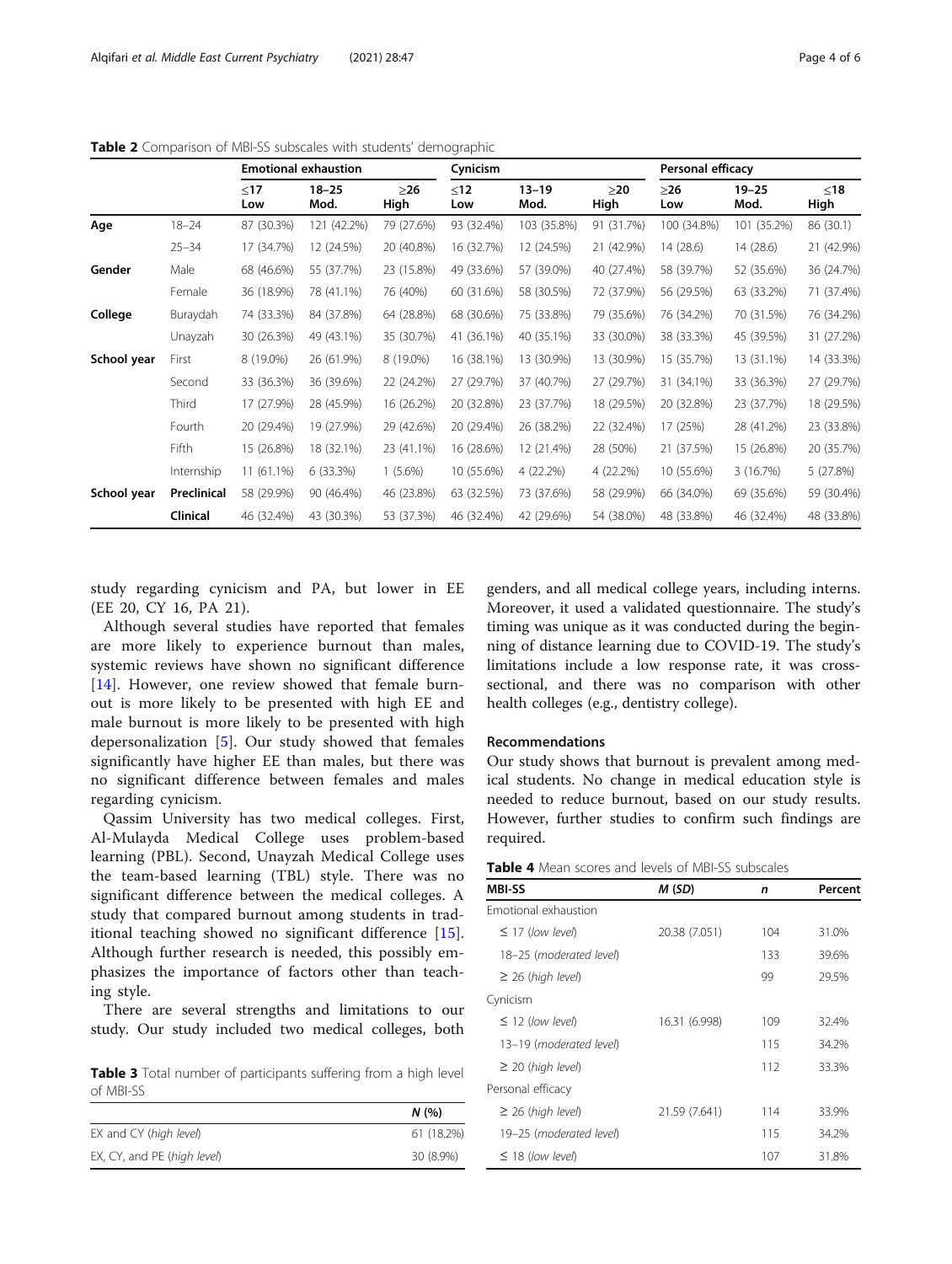<span id="page-4-0"></span>Table 5 Comparison of differences in the MBI-SS subscales according to students' demographics (using the chi-square test  $(x^2)$  (2-sided))

|                                      | <b>Emotional</b><br>exhaustion<br>$x^2$ ( <i>p</i> value) | Cynicism<br>(p<br>value) | Personal<br>efficacy<br>$x^2$ (p value) |
|--------------------------------------|-----------------------------------------------------------|--------------------------|-----------------------------------------|
| Age                                  | 6.070 (0.048)                                             | 3.151<br>(0.207)         | 3.206 (0.201)                           |
| Gender                               | 37.071 (0.000)                                            | 4.578<br>(0.101)         | 6.892 (0.032)                           |
| College                              | 1.792 (0.408)                                             | 1.694<br>(0.429)         | 2.579 (0.275)                           |
| School year                          | 30.477 (0.001)                                            | 15.310<br>(0.121)        | 9.007 (0.531)                           |
| Preclinical vs. clinical<br>students | 10.697 (0.005)                                            | 3.179<br>(0.204)         | 0.538(0.764)                            |

Searching for other factors that might contribute to burnout is required in future research. Education in Qassim Medical College is in English. Students have different degrees of mastering the English language. We speculate that students with difficulty using the English language are at higher risk of developing burnout. Other factors suggested to be studied include the association between burnout and social factors, and psychological and biological illnesses among medical students.

Implementing strategies that might decrease burnout are recommended, including problem-solving, constructive reinterpretation, and emotional expression. Additional recommendations include establishing studentled services to encourage senior students' mentorship of junior students and encouraging students to get regular physical exercise and enough sleep to improve their wellbeing [\[15](#page-5-0)].

#### Conclusion

Among study participants, significant levels of burnout were observed. Several interventions are required to

Table 6 Logistic regression analysis for burnout subscales and students' demographics

| Parameter                                       | <b>EE</b> |            |                      | CY        |            |                      | PE        |            |                      |
|-------------------------------------------------|-----------|------------|----------------------|-----------|------------|----------------------|-----------|------------|----------------------|
|                                                 | <b>OR</b> | p<br>value | 95% CI               | <b>OR</b> | p<br>value | 95% CI               | <b>OR</b> | p<br>value | 95% CI               |
| Age                                             | 1.159     | 0.459      | $[0.784 -$<br>1.7141 | 1.181     | 0.385      | [0.811]<br>1.7201    | 1.341     | 0.128      | $[0.919 -$<br>1.9581 |
| Gender                                          | 2.510     | 0.000      | $[1.845 -$<br>3.4151 | 1.210     | 0.163      | $[0.999 -$<br>1.0641 | 1.424     | 0.010      | $1.086 -$<br>1.8661  |
| College                                         | 1.159     | 0.321      | $[0.866 -$<br>1.5511 | 0.833     | 0.201      | $[0.630 -$<br>1.1021 | 0.911     | 0.511      | $[0.689 -$<br>1.2041 |
| School<br>year<br>(preclinical<br>and clinical) | 1.203     | 0.196      | $[0.909 -$<br>1.5911 | 1.133     | 0.360      | $[0.867 -$<br>1.4811 | 1.056     | 0.687      | $[0.809 -$<br>1.3801 |

decrease medical students' burnout, as it can accumulate over the years and contribute to negative impacts on student mental health and social life, including employment. Longitudinal research is essential to investigate the burnout trend of medical students from entry to graduation.

#### Acknowledgements

We would like to express our gratitude and appreciation to Richard Allen for proofreading and to Ahmed Reefi, Abdulelah Alqefari, Ahmed Alqefari, Manal Alkhowaiter, Basil Al Harbi, Waleed Almaiman, Afnan Alwabili, and Aram AlMasaud for helping in distributing the survey.

#### Authors' contributions

First author A.A.: idea generation, literature review, survey design, manuscript writing, and proposal writing. Second author M.A.A: literature review, proposal writing, and manuscript writing. Third author R.H.: literature review, data collection, and manuscript writing. Fourth author A.A.: literature review, proposal writing, and manuscript writing. Fifth author W.A.A: manuscript writing. Sixth author E.A.: abstract writing and data collection. Seventh author G.B.: manuscript writing and data collection. Eight author A.A.: manuscript writing. Ninth author H.A.: statistics analysis. All authors have read and approved the final manuscript.

#### Funding

No funding was obtained for the study.

#### Availability of data and materials

The datasets used and/or analyzed during the current study are available from the corresponding author on reasonable request.

#### **Declarations**

#### Ethics approval and consent to participate

This study was approved by the ethics committee of Qassim University with approval number [19-12-05]. Informed written consent was obtained from all participants. A click on "agree" on the consent web page was required from each student before filling out the survey.

#### Consent for publication

Not applicable

#### Competing interests

The authors declare that they have no competing interests.

#### Author details

<sup>1</sup>Psychiatry Department, College of Medicine, Qassim University, Buraydah, Qassim, Saudi Arabia. <sup>2</sup>Internal Medicine Department, Qassim University Ministry of Health, Buraydah, Saudi Arabia. <sup>3</sup>College of Medicine, Qassim University, Buraydah, Qassim, Saudi Arabia. <sup>4</sup>King Abdul-Aziz Medical City, Ministry of National Guard - Health Affairs, Riyadh, Saudi Arabia. <sup>5</sup>Family Medicine Academy, Ministry of Health, Buraydah, Qassim, Saudi Arabia. <sup>6</sup>Qassim University, Buraydah, Qassim, Saudi Arabia. <sup>7</sup>Psychiatry Department College of Medicine, Qassim University, Buraydah, Qassim, Saudi Arabia. <sup>8</sup>College of Science, Department of Statistics, Qassim University, Buraydah Qassim, Saudi Arabia.

#### Received: 10 May 2021 Accepted: 11 July 2021 Published online: 06 September 2021

#### References

- 1. Dyrbye LN, Thomas MR, Shanafelt TD. Systematic review of depression, anxiety, and other indicators of psychological distress among US and Canadian medical students. Acad Med. 2006;81(4):354-373. [http://medical](http://medical-mastermind-community.com/uploads/63-Systematic_Review_of_Depression_Anxiety_and.9.pdf)[mastermind-community.com/uploads/63-Systematic\\_Review\\_of\\_](http://medical-mastermind-community.com/uploads/63-Systematic_Review_of_Depression_Anxiety_and.9.pdf) [Depression\\_Anxiety\\_and.9.pdf](http://medical-mastermind-community.com/uploads/63-Systematic_Review_of_Depression_Anxiety_and.9.pdf)
- 2. World Health Organization. Https://Www.Who.Int/News/Item/28-05-2019-Burnout-an-Occupational-Phenomenon-International-Classification-of-Diseases.